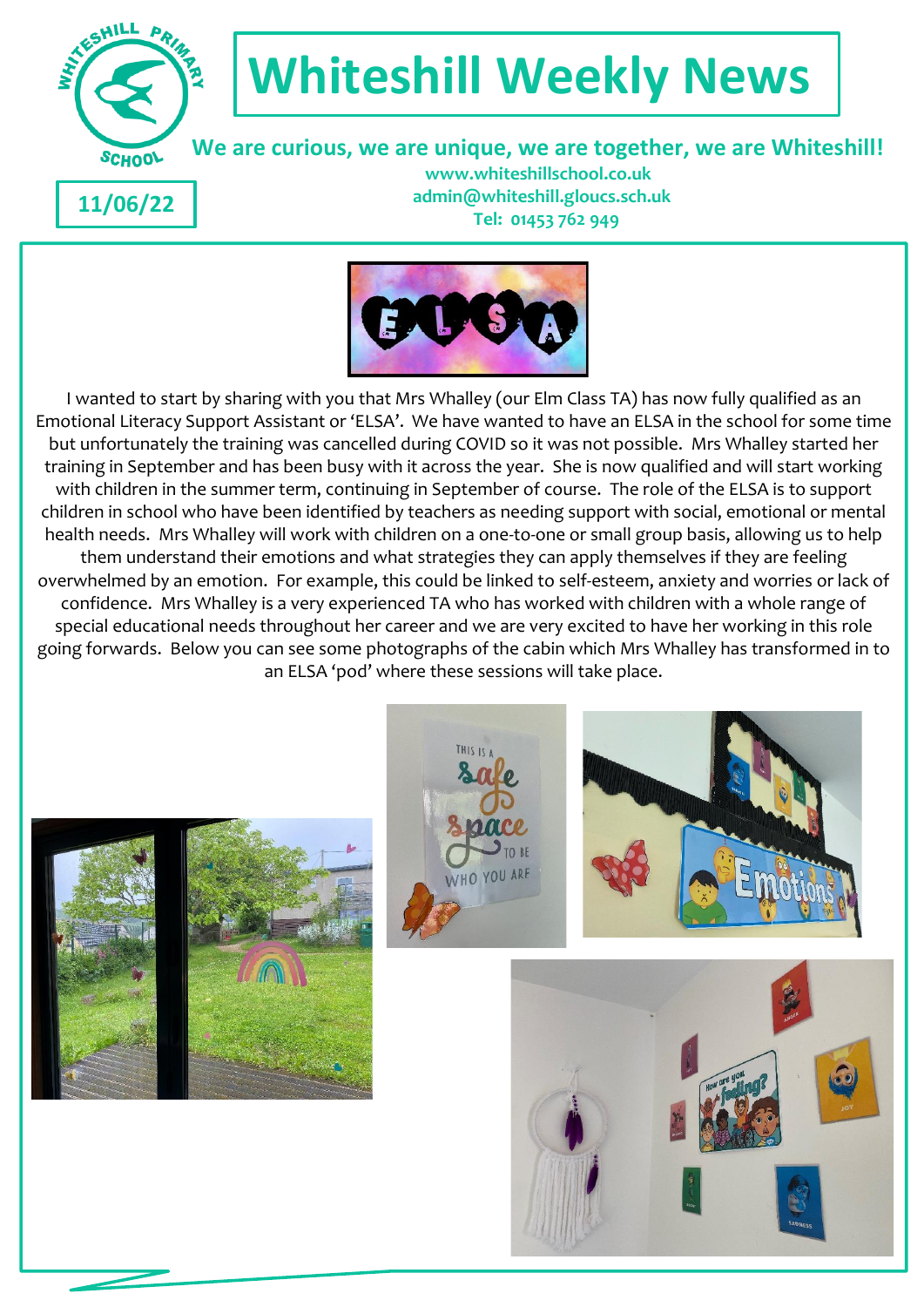### **Staffing News**

I wanted to let you know about a few staffing changes for September. I'm pleased to share that Miss Middleton will be returning full-time from her maternity leave and will be teaching Oak class again from September – we look forward to having her back with us.

Mrs McKay, our current Oak Class teacher, who has been covering Miss Middleton's maternity leave, I'm sad to share will be moving on to pastures new from September. She has got a new permanent full-time job at Ampney Crucis Primary School in Cirencester and we are all very excited for her as she moves on to this next adventure in her career. Mrs McKay has been a huge part of Whiteshill School for a number of years, taking on so many different roles and bringing her incredible teaching skills and immense warmth and care to all the children that she has taught. I know that all of you who have had children lucky enough to be taught by Mrs McKay will know exactly what I am talking about and will be feeling the same way as we are about her leaving! The children will particularly miss her tendency to burst in to song at every possible opportunity! Mrs McKay was of course our wellbeing lead throughout the COVID-19 lockdown as well and she worked incredibly hard to ensure that we kept the children and staff's mental wellbeing at the forefront during that time and beyond. Not only that, but she is a wonderful friend and human being and I know that all the staff at Whiteshill will miss her supportive presence and the sunshine she brings with her in to every room. Mrs McKay will continue teaching Oak class until the end of the summer term.

As well as this, Mrs Johnson, who stepped in to teach Oak in the afternoons this year is sadly going to be leaving us a little earlier than planned as she has an upcoming operation next week. We were incredibly lucky to find Mrs Johnson at the start of the year and she has filled in fantastically, teaching a whole range of subjects to Oak Class and bringing her wealth of experience with her. Her last day with Oak class was on Thursday but she will be in next Tuesday afternoon teaching Maple whilst we are away on PGL if you would like to say goodbye. Mrs Edmonds, who already works in Oak class, will be taking over Mrs Johnson's role from next week.

#### **Penny's Poem**

Before the half term holidays, Penny, from Maple Class entered an online poetry competition organised by 'MadeByDyslexia' a national charity who support children with Dyslexia. I'm absolutely over the moon to share with you that Penny won the competition with her fantastic poem 'Dyslexia is my SuperPower'! We are so proud of Penny for putting herself out there and sharing her creative way of thinking with the world. The poem was shared online by the charity and Penny received a prize of some reading books which you can see her proudly holding in the photo.

Well done Penny – we are all so proud of you and the wonderful writer you have become.

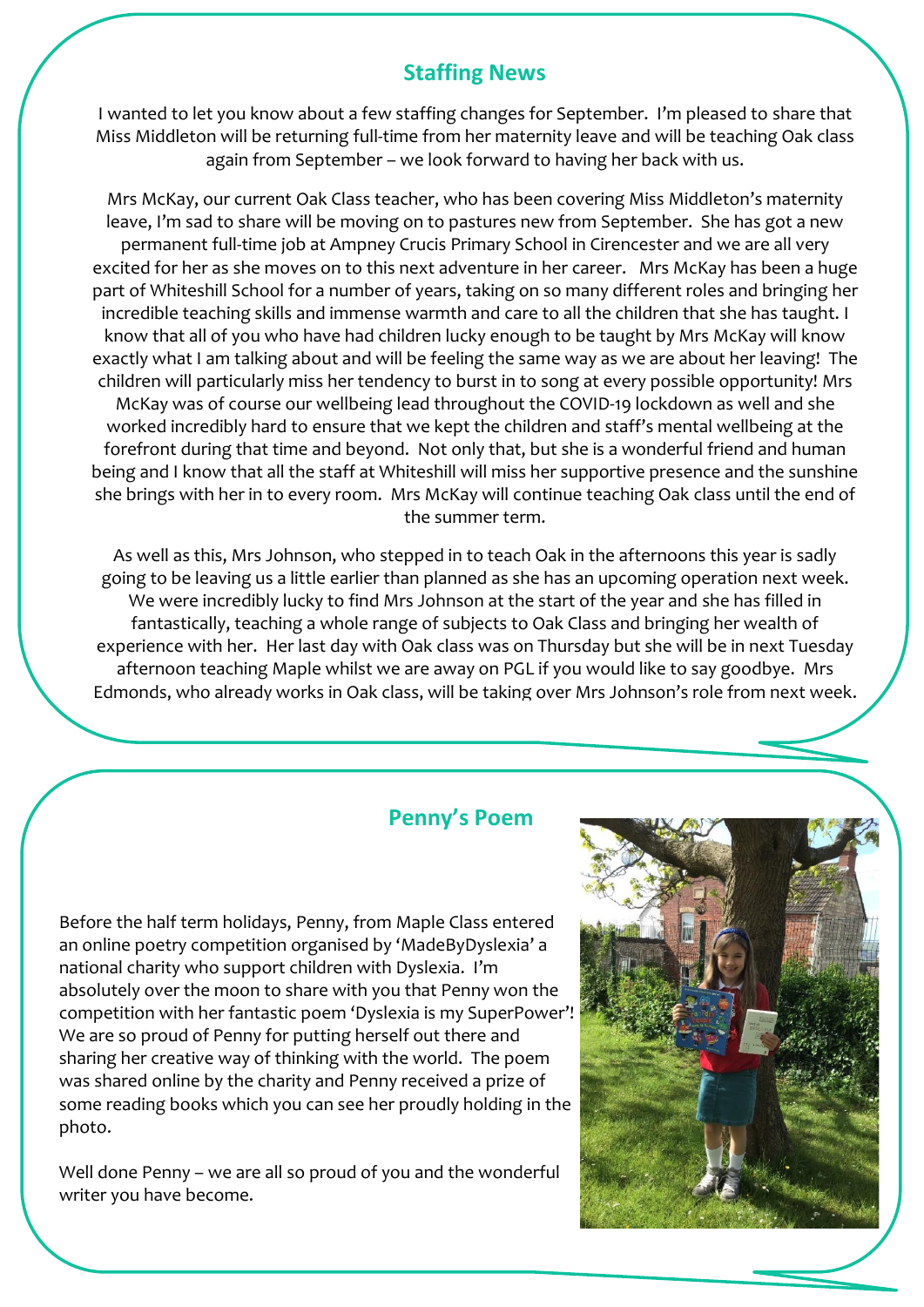# **Friends of Whiteshill School**

For those of you who went along to the Whiteshill Jubilee celebrations you will have seen the Friends of Whiteshill School busy raising funds for the school through the teddy tombola and refreshments. Thank you so much to the committee for organising this and also to everyone who helped out on the day – it couldn't have happened without you! Thank you as well to all those who donated to the teddy tombola.

I'm pleased to share that on the day FoWS raised £430 for the school which will continue to help us with enhancing the children's learning and curriculum in a number of ways.

Thank you as well to those of you who bought books online through the 'BookWorm' Sale to support the Friends. We were able to order some new reading books for Maple and Oak class as a result of your support.

# **Year 5 Net Zero Challenge**

Oak Class have recently taken part in a competition run by a local company, Atkins, entitled 'Net Zero Superheros' where they have thought about how they can encourage the school to move towards Net Zero Carbon Emissions. As part of this competition, Bobby, Oliver, Sam, Lola and Lilia came up with the idea of a challenge for all the families in our school to get walking, cycling and scooting over the summer term! Yesterday they introduced the idea to the children in assembly so you might have heard them talking about it already. Please see the last page of the newsletter for the information the children have written themselves to tell you about the challenge they have set!

# **Athlete Visit**

You should have received a letter this week about our athlete visit in July arranged by Sports for Champions UK. Sponsor forms have come home too for the children to collect sponsor money in order to help fund the event and support the athletes who visit schools. They do not have to do anything extra, they are being sponsored for completing the circuits with the athlete on the day in July. All funds raised can be paid online in to our Crowdfunder page here: <https://www.crowdfunder.co.uk/p/whiteshill> if you don't want to collect sponsorship you can of

course just make an online donation here instead. All funds collected up to £450 will go to Sports for Champions UK and anything above that amount, 60% of it will be shared with the school. If the £450 is not raised there is no charge to the school for the event. More information can be found in the letter sent out previously. We look forward to welcoming our athlete, Robert Mitchell to school on 14<sup>th</sup> July.

# **PCSO Visits**

We have had several visits recently from our new Police Community Support Officer for Whiteshill and Ruscombe, Amy Webb. She has carried out a session on road safety for all the children in school and also visited Elm and Maple classes to talk to them about the role of the police. Amy is an important part of our community and so it is great for the children to get to know her in this way and she has delivered some important safety messages too. We will be maintaining our relationship with her and she is hoping to continue to visit regularly in the coming months and years.

**Many, many more photographs of our recent Jubilee celebrations can be found on our website here: [www.whiteshillschool.co.uk/gallery](http://www.whiteshillschool.co.uk/gallery) as well as some photos from the recent martial arts assemblies. Please do take a look.**